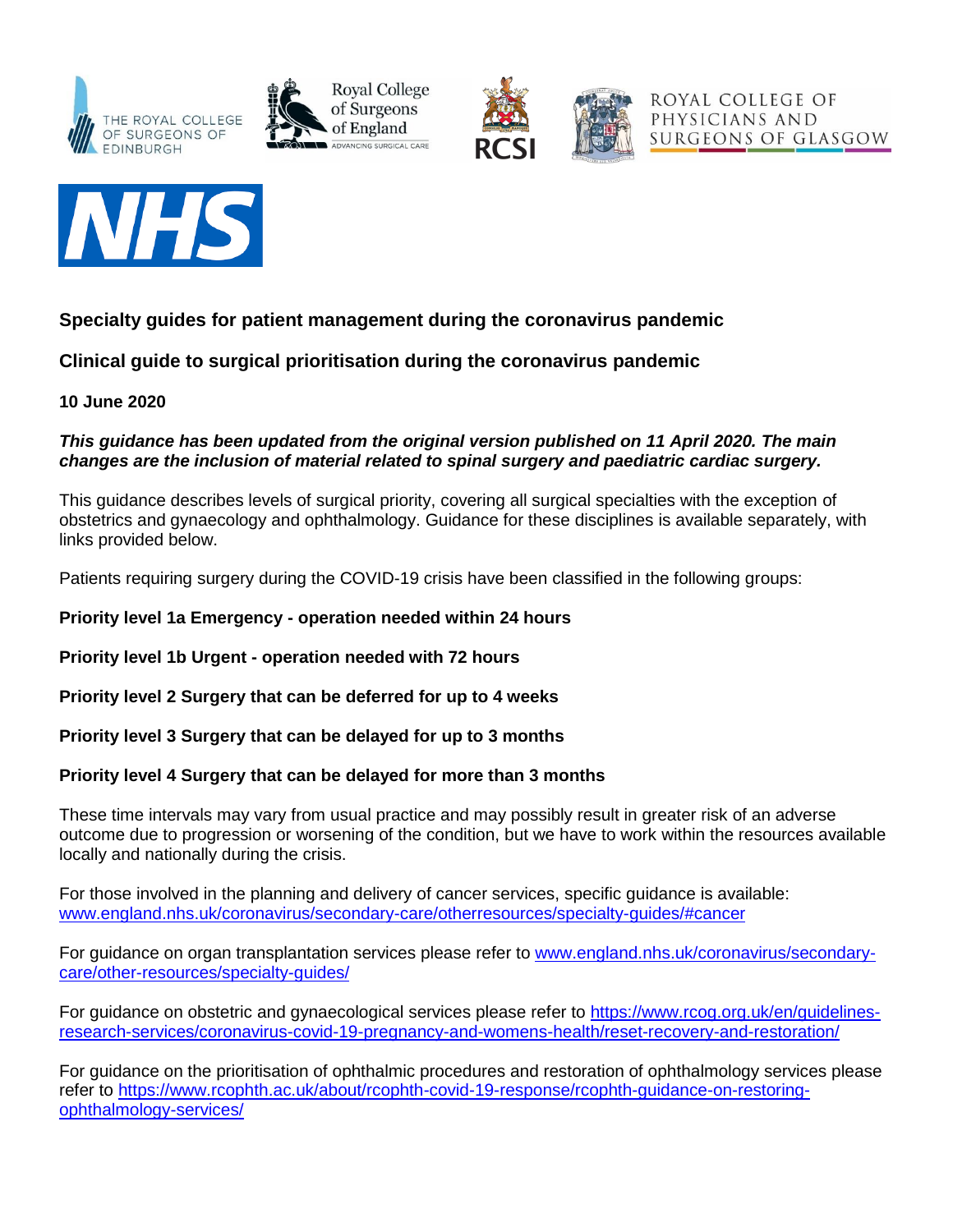The current guidance is designed primarily to assist a variety of professionals involved in the care of surgical patients. This categorisation will help:

- managers to plan the allocation of surgical resources
- individual surgical specialties to appreciate the needs of other specialties when resources are stretched
- facilitate the development of regional surgical networks to sustain the delivery of surgery in a timely fashion.

It is imperative that patients do not get lost in the system. Clear records of patients whose care is deferred must be held and co-ordinated.

In time, understanding the extent of work that has been deferred will help with planning the measures that need to be taken to reduce the inevitable increase in waiting times and the size of waiting lists that will occur in all surgical specialties.

## **Please note: Any delay in treatment, especially of cancers, trauma and life threatening conditions, may lead to adverse outcomes**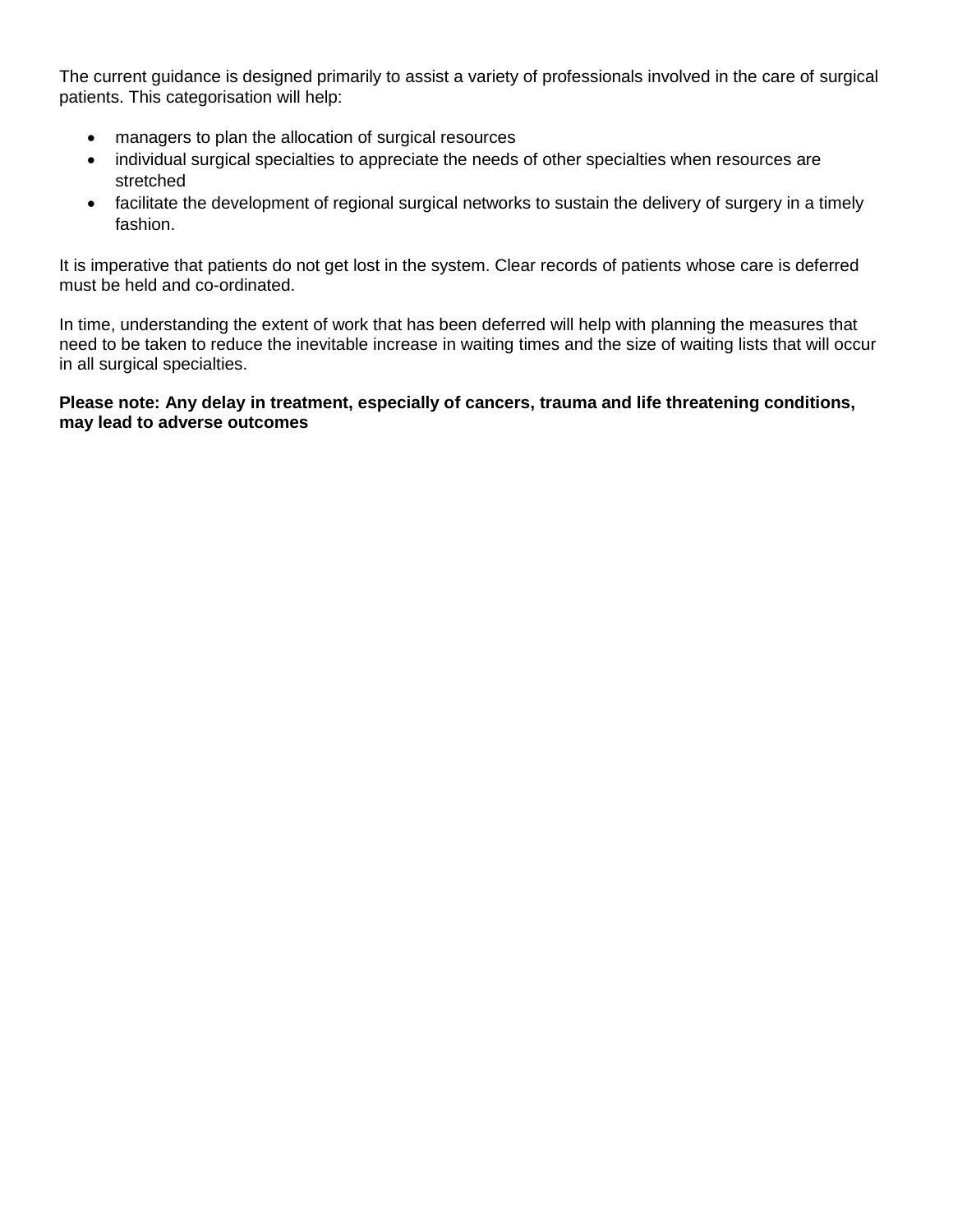| Priority 1a - Emergency procedures to be performed in <24 hours |                                               |                                                   |                                                                                                         |                                                                |                                               |                                                    |                                      |                                             |                                  |                     |                                       |
|-----------------------------------------------------------------|-----------------------------------------------|---------------------------------------------------|---------------------------------------------------------------------------------------------------------|----------------------------------------------------------------|-----------------------------------------------|----------------------------------------------------|--------------------------------------|---------------------------------------------|----------------------------------|---------------------|---------------------------------------|
|                                                                 |                                               |                                                   | (n.b. This prioritisation is about 'when and not by whom' during the Covid19 Crisis - see notes below). |                                                                |                                               |                                                    |                                      |                                             |                                  |                     |                                       |
| <b>General surgery</b><br>(including                            | Emergency<br>laparotomy -                     | Appendicectomy -<br>complicated/                  | Intra-abdominal<br>trauma - unsuitable                                                                  | Drainage of localised<br>sepsis/necrosis - not                 | <b>Benign Perforated</b><br>oesophagus/       | Acute airway<br>obstruction - thyroid              | All solid organ<br>transplants       |                                             |                                  |                     |                                       |
| oesophago-gastric,<br>HPB,                                      | Peritonitis                                   | unresponsive to<br>conservative Rx                | for/not responding<br>to conservative Rx                                                                | responding to<br>conservative Rx                               | stomach - with<br>survivable                  |                                                    |                                      |                                             |                                  |                     |                                       |
| coloproctology,<br>breast, endocrine)                           | Perforation                                   |                                                   |                                                                                                         | (antibiotics/<br>Interventional                                | mediastinitis/<br>peritonitis                 |                                                    |                                      |                                             |                                  |                     |                                       |
|                                                                 | Ischaemia                                     |                                                   |                                                                                                         | radiology)                                                     |                                               |                                                    |                                      |                                             |                                  |                     |                                       |
|                                                                 | Necrotising fasciitis                         |                                                   |                                                                                                         |                                                                |                                               |                                                    |                                      |                                             |                                  |                     |                                       |
|                                                                 | Small bowel<br>obstruction -with              |                                                   |                                                                                                         |                                                                |                                               |                                                    |                                      |                                             |                                  |                     |                                       |
|                                                                 | concerning features of<br>incipient           |                                                   |                                                                                                         |                                                                |                                               |                                                    |                                      |                                             |                                  |                     |                                       |
|                                                                 | ischaemia/perforation<br>Post-operative       |                                                   |                                                                                                         |                                                                |                                               |                                                    |                                      |                                             |                                  |                     |                                       |
|                                                                 | complications (e.g.<br>anastomotic leaks)     |                                                   |                                                                                                         |                                                                |                                               |                                                    |                                      |                                             |                                  |                     |                                       |
|                                                                 | Bleeding - not                                |                                                   |                                                                                                         |                                                                |                                               |                                                    |                                      |                                             |                                  |                     |                                       |
|                                                                 | suitable for/<br>responding to                |                                                   |                                                                                                         |                                                                |                                               |                                                    |                                      |                                             |                                  |                     |                                       |
|                                                                 | endoscopic/control/<br>interventional         |                                                   |                                                                                                         |                                                                |                                               |                                                    |                                      |                                             |                                  |                     |                                       |
|                                                                 | radiology                                     |                                                   |                                                                                                         |                                                                |                                               |                                                    |                                      |                                             |                                  |                     |                                       |
| <b>OMFS</b>                                                     | Haemorrhage from<br>maxillary/mandibular      | Dental Sepsis - not<br>responding to              | Orbital<br>Compartment                                                                                  | Jaw Dislocation -<br>not responding to                         |                                               |                                                    |                                      |                                             |                                  |                     |                                       |
|                                                                 | trauma not<br>responsive to                   | conservative Rx and<br>threat to life/airway/     | Syndrome/Muscle<br>Entrapment - threat                                                                  | conservative Rx                                                |                                               |                                                    |                                      |                                             |                                  |                     |                                       |
|                                                                 | conservative Rx<br>(reduction + IR)           | sight/brain.                                      | to sight                                                                                                |                                                                |                                               |                                                    |                                      |                                             |                                  |                     |                                       |
| Reconstructive<br>plastic surgery                               | Major burns -<br>Airway                       | Chemical burns -<br>especially Eye/               | <b>Necrotising Fasciitis</b><br>any site                                                                | Soft tissue infection<br>any site (especially                  | Revascularisation/<br>re-implantation/        | Washout open<br>wound/fractures/                   | Removal of<br>prosthesis/expander    |                                             |                                  |                     |                                       |
| including burns<br>and hands                                    | management/<br>resuscitation/                 | Hydrofluoric acid<br>$>2\%$                       |                                                                                                         | closed<br>compartments/                                        | failing free flap - any<br>site               | infected/grossly<br>contaminated                   | for fulminant<br>infection           |                                             |                                  |                     |                                       |
|                                                                 | escharotomies/<br>amputations/Toxic           |                                                   |                                                                                                         | joints) not<br>responding to                                   |                                               | (human/animal/<br>contaminated)                    |                                      |                                             |                                  |                     |                                       |
|                                                                 | Shock                                         |                                                   |                                                                                                         | conservative Rx                                                |                                               | wounds - any site                                  |                                      |                                             |                                  |                     |                                       |
|                                                                 | Renal obstruction                             | Renal/ureteric                                    | Bladder trauma                                                                                          | Genital trauma/                                                |                                               | Haematuria/                                        |                                      |                                             |                                  |                     |                                       |
| Urology                                                         | with infection - not<br>responding to         | trauma requiring<br>open surgery                  | requiring open<br>surgery                                                                               | testicular torsion/<br>amputation/priapism                     | Fournier's gangrene                           | uncontrolled<br>haemorrhage -                      | Insertion of catheter<br>under GA    |                                             |                                  |                     |                                       |
|                                                                 | conservative Rx                               |                                                   |                                                                                                         | $(>24)$ hrs)                                                   |                                               | causing<br>haemodynamic                            |                                      |                                             |                                  |                     |                                       |
|                                                                 |                                               |                                                   |                                                                                                         |                                                                |                                               | instability and<br>unresponsive to                 |                                      |                                             |                                  |                     |                                       |
|                                                                 |                                               |                                                   |                                                                                                         |                                                                |                                               | conservative Rx<br>(including paediatric)          |                                      |                                             |                                  |                     |                                       |
| Trauma and<br>orthopaedics                                      | Fractures -                                   | Infection -                                       | Dislocated joints                                                                                       | Compartment<br>syndrome                                        | Spinal Trauma with<br>instability and or      | Acute spinal cord<br>compression - with            | Cauda Equina<br>Syndrome -           |                                             |                                  |                     |                                       |
| (including spinal<br>surgery)                                   | Open                                          | Septic arthritis -<br>(natural or prosthetic      |                                                                                                         |                                                                | neurological<br>dysfunction                   | neurological<br>dysfunction -                      | Clinically and<br>radiologically     |                                             |                                  |                     |                                       |
|                                                                 | Neurovascular +/- Skin   joint)<br>compromise |                                                   |                                                                                                         |                                                                |                                               | including MSCC                                     | confirmed.                           |                                             |                                  |                     |                                       |
|                                                                 | Hip/femoral shaft                             | Other metalwork<br>(including spine)              |                                                                                                         |                                                                |                                               |                                                    |                                      |                                             |                                  |                     |                                       |
|                                                                 | Long bone/Pelvic +/-                          |                                                   |                                                                                                         |                                                                |                                               |                                                    |                                      |                                             |                                  |                     |                                       |
|                                                                 | Spinal fixation in<br>polytrauma              |                                                   |                                                                                                         |                                                                |                                               |                                                    |                                      |                                             |                                  |                     |                                       |
| <b>ENT</b>                                                      | Airway obstruction -                          | Neck trauma with                                  | Nasal/ear/throat                                                                                        | Life threatening                                               | Orbital cellulitis                            | Uncontrolled epistaxis Sinus surgery for           |                                      |                                             |                                  |                     |                                       |
|                                                                 | Cancer/Foreign<br>body/Sepsis                 | vascular/visceral/<br>airway injury               | foreign body -<br>button battery                                                                        | middle ear<br>conditions                                       |                                               |                                                    | impending<br>catastrophe/failure to  |                                             |                                  |                     |                                       |
| Neurosurgery                                                    | Traumatic Brain                               | Intra-cranial                                     | removal<br>Acute raised Intra                                                                           | Cauda Equina                                                   | Myelomeningocoele                             |                                                    | respond to medical Rx                |                                             |                                  |                     |                                       |
| (including spinal<br>surgery)                                   | injury - unsuitable<br>for conservative RX    | haemorrhage - not<br>responding to                | cranial pressure/<br>Hydrocephalus                                                                      | Syndrome -<br>Clinically and                                   |                                               |                                                    |                                      |                                             |                                  |                     |                                       |
|                                                                 |                                               | conservative RX                                   | (recoverable stroke/<br>tumour) - not                                                                   | radiologically<br>confirmed.                                   |                                               |                                                    |                                      |                                             |                                  |                     |                                       |
|                                                                 |                                               |                                                   | suitable for<br>conservative Rx                                                                         |                                                                |                                               |                                                    |                                      |                                             |                                  |                     |                                       |
| Cardiothoracic                                                  | Ruptured bronchus                             | Myocardial infarction                             | Empyema with                                                                                            | Aortic dissection                                              | Acute presentation                            | Acute mitral valve                                 | Chest Trauma                         |                                             |                                  |                     |                                       |
| surgery                                                         |                                               | imminent death                                    | sepsis                                                                                                  |                                                                | of ventricular septal<br>defect               | disease                                            |                                      |                                             |                                  |                     |                                       |
|                                                                 |                                               |                                                   |                                                                                                         |                                                                |                                               |                                                    |                                      |                                             |                                  |                     |                                       |
| Vascular surgery                                                | Vascular injury/<br>occlusion - Limb/         | Uncontrolled<br>external                          | Ruptured AAA                                                                                            | Diabetic foot sepsis                                           |                                               |                                                    |                                      |                                             |                                  |                     |                                       |
|                                                                 | Gut/SVC                                       | haemorrhage - any<br>site/source                  |                                                                                                         |                                                                |                                               |                                                    |                                      |                                             |                                  |                     |                                       |
| Paediatric general                                              | Neonatal                                      | Emergency                                         | Emergency                                                                                               | Appendicectomy -                                               | Thoracotomy/Chest                             | Strangulated                                       | Acute Scrotal                        | Trauma                                      | Trauma Laparotomy                | Removal of Infected | Renal Obstruction                     |
| and urological<br>surgery (see also                             | Malformations -                               | Laparotomy -<br>(Neonatal) -                      | laparotomy - (Infant/<br>child)                                                                         | Complicated or<br>unresponsive to                              | Drain Insertion/Video<br>Assisted Thorascopic | inquinal hernia                                    | Exploration<br>(suspected Testicular | Thoracotomy                                 |                                  | Central Line        | with infection - not<br>responding to |
| urology)                                                        | Oesophageal Atresia,                          | Necrotising Entero-                               | Peritonitis                                                                                             | conservative Rx                                                | Surgery (VATS) for<br>Empyema                 |                                                    | Torsion)                             |                                             |                                  |                     | Conservative Rx                       |
|                                                                 | Gastroschisis,                                | Colitis (NEC),                                    | Perforation                                                                                             |                                                                |                                               |                                                    |                                      |                                             |                                  |                     |                                       |
|                                                                 | Anorectal                                     | Perforation,                                      | Intussusception                                                                                         |                                                                |                                               |                                                    |                                      |                                             |                                  |                     |                                       |
|                                                                 | <b>Malformations</b>                          | Malrotation                                       | Ischaemia                                                                                               |                                                                |                                               |                                                    |                                      |                                             |                                  |                     |                                       |
|                                                                 |                                               |                                                   |                                                                                                         |                                                                |                                               |                                                    |                                      |                                             |                                  |                     |                                       |
|                                                                 |                                               |                                                   | Necrotising fasciitis                                                                                   |                                                                |                                               |                                                    |                                      |                                             |                                  |                     |                                       |
|                                                                 |                                               |                                                   | Bleeding (not<br>responding to                                                                          |                                                                |                                               |                                                    |                                      |                                             |                                  |                     |                                       |
|                                                                 |                                               |                                                   | conservative Rx)<br>Post-operative                                                                      |                                                                |                                               |                                                    |                                      |                                             |                                  |                     |                                       |
|                                                                 |                                               |                                                   | complications (e.g.,                                                                                    |                                                                |                                               |                                                    |                                      |                                             |                                  |                     |                                       |
|                                                                 |                                               |                                                   | anastomotic<br>leaks/bleeding)                                                                          |                                                                |                                               |                                                    |                                      |                                             |                                  |                     |                                       |
| Paediatric<br>orthopaedic                                       | Septic arthritis/<br>osteomyelitis            | Fractures -                                       | Dislocated joints                                                                                       | Compartment<br>syndrome                                        |                                               |                                                    |                                      |                                             |                                  |                     |                                       |
| surgery                                                         |                                               | Open                                              |                                                                                                         |                                                                |                                               |                                                    |                                      |                                             |                                  |                     |                                       |
|                                                                 |                                               | Neurovascular<br>compromise +/-Skin               |                                                                                                         |                                                                |                                               |                                                    |                                      |                                             |                                  |                     |                                       |
|                                                                 |                                               | compromise                                        |                                                                                                         |                                                                |                                               |                                                    |                                      |                                             |                                  |                     |                                       |
| Paediatric cardiac<br>surgery                                   | Neonate - Left heart<br>obstructive lesions - | Neonate - Right heart<br>obstructive<br>lesions - | Neonate - Mixing<br>lesions -                                                                           | Neonate - Shunt/<br>stent -                                    | Neonate -<br>Arrhythmia                       | Infant - Right heart<br>obstructive lesions -      | Infant - Regurgitant<br>lesions -    | Child - Left heart<br>obstructive lesions - | Child - Regurgitant<br>lesions - |                     |                                       |
|                                                                 | HLHS (restrictive/<br>intact atrial septum)   | PA-IVS                                            | TGA (hypoxaemia<br>for BAS/Intact IVS                                                                   | Profound<br>hypoxaemia/                                        | CHB not responding<br>to medical Rx.          | <b>Tetralogy of Fallot</b><br>(cyanotic spells     | Aortic<br>(haemodynamically          | MV prosthesis<br>(Thrombosed)               | Aortic<br>(haemodynamically      |                     |                                       |
|                                                                 | Critical aortic                               | PA-VSD                                            | for ASO)                                                                                                | occlusion/<br>thrombosis)                                      |                                               | unresponsive to<br>medical Rx)                     | unstable)                            |                                             | unstable)                        |                     |                                       |
|                                                                 | stenosis/coarctation<br>(unresponsive to      | Tetralogy of Fallot                               | TAPVD (clinically<br>obstructed)                                                                        |                                                                |                                               | Shunt/stent                                        |                                      |                                             |                                  |                     |                                       |
|                                                                 | medical Rx)                                   |                                                   | Common arterial                                                                                         |                                                                |                                               | dependent<br>pulmonary blood flow                  |                                      |                                             |                                  |                     |                                       |
|                                                                 |                                               | Critical pulmonary<br>stenosis                    | trunk (excess                                                                                           |                                                                |                                               | (pre BCPC/pre biV                                  |                                      |                                             |                                  |                     |                                       |
|                                                                 |                                               | (not responding to                                | pulmonary blood<br>flow, truncal                                                                        |                                                                |                                               | repair with profound<br>hypoxaemia/<br>thrombosis/ |                                      |                                             |                                  |                     |                                       |
|                                                                 |                                               | medical Rx)                                       | requrgitation not<br>responding to                                                                      |                                                                |                                               | occlusion)                                         |                                      |                                             |                                  |                     |                                       |
| <b>PLEASE NOTE:</b><br>More detailed                            | a) THIS<br><b>DOCUMENT WILL</b>               | b) This<br>Prioritisation is                      | medical Rx)<br>c) Any delay in<br>treatment,                                                            | d) Other Specialist                                            | e) Safeguarding<br>issues must be             |                                                    |                                      |                                             |                                  |                     |                                       |
| specialty specific<br>guidance can be                           | <b>BE REVIEWED</b><br><b>MONTHLY</b>          | about 'WHEN and<br>not BY Whom'.                  | especially of<br>cancers, trauma                                                                        | Surgery in<br><b>Paediatric patients</b><br>is included in the | considered in all<br>those attending          |                                                    |                                      |                                             |                                  |                     |                                       |
| found on the NHSE<br>website https://                           |                                               | Space does not<br>allow every                     | and life threatening<br>conditions, may                                                                 | quidance above.                                                | with trauma and<br>acute surgical             |                                                    |                                      |                                             |                                  |                     |                                       |
| www.england.nhs.u<br>k/coronavirus/                             |                                               | procedure to be<br>listed under every             | lead to adverse<br>outcomes.                                                                            |                                                                | problems (e.g. NAI/<br>domestic violence/     |                                                    |                                      |                                             |                                  |                     |                                       |
| publication/<br>specialty-quides/                               |                                               | specialty<br>performing it and it                 |                                                                                                         |                                                                | abuse of the<br>vulnerable)                   |                                                    |                                      |                                             |                                  |                     |                                       |
|                                                                 |                                               | <b>DOES NOT indicate</b><br>primacy of ANY        |                                                                                                         |                                                                |                                               |                                                    |                                      |                                             |                                  |                     |                                       |
|                                                                 |                                               | specialty<br>legitimately                         |                                                                                                         |                                                                |                                               |                                                    |                                      |                                             |                                  |                     |                                       |
|                                                                 |                                               | performing any<br>procedure within                |                                                                                                         |                                                                |                                               |                                                    |                                      |                                             |                                  |                     |                                       |
|                                                                 |                                               | their listed<br>competencies.                     |                                                                                                         |                                                                |                                               |                                                    |                                      |                                             |                                  |                     |                                       |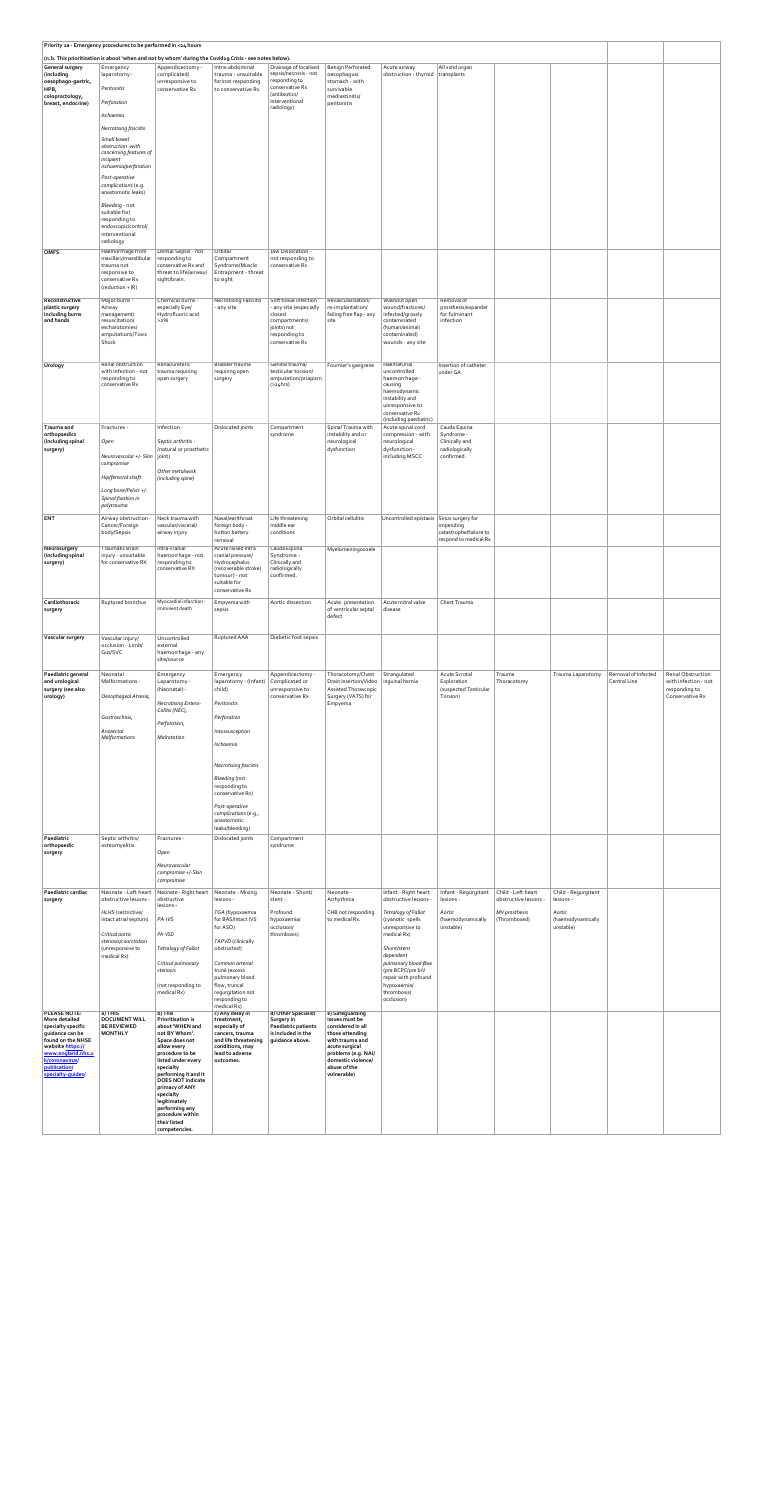|                                       | Priority 1b - Procedures to be performed in <72 hours.                   |                                                                                                        |                                                         |                                                 |                                              |                                                           |                                            |                                                     |                                        |                                      |
|---------------------------------------|--------------------------------------------------------------------------|--------------------------------------------------------------------------------------------------------|---------------------------------------------------------|-------------------------------------------------|----------------------------------------------|-----------------------------------------------------------|--------------------------------------------|-----------------------------------------------------|----------------------------------------|--------------------------------------|
|                                       |                                                                          | (n.b. This prioritisation is about 'when and not by whom' during the Covid19 Crisis - see notes below) |                                                         |                                                 |                                              |                                                           |                                            |                                                     |                                        |                                      |
| General surgery                       | Laparotomy -                                                             | Perianal abscess/                                                                                      | Urgent enteral                                          | Failed conservative                             | Breast sepsis -                              | Upper GI endoscopy                                        |                                            |                                                     |                                        |                                      |
| (including                            | Small bowel                                                              | other infection - not                                                                                  | nutrition access                                        | management of<br>localised intra-               | without necrosis                             | for foreign body<br>removal                               |                                            |                                                     |                                        |                                      |
| oesophago-gastric,<br>HPB,            | obstruction - not                                                        | responding to<br>conservative Rx.                                                                      |                                                         | peritoneal infection                            | unresponsive to<br>conservative Rx           |                                                           |                                            |                                                     |                                        |                                      |
| coloproctology,                       | responding to                                                            |                                                                                                        |                                                         |                                                 |                                              |                                                           |                                            |                                                     |                                        |                                      |
| breast, endocrine)                    | conservative Rx<br>NOS.                                                  |                                                                                                        |                                                         |                                                 |                                              |                                                           |                                            |                                                     |                                        |                                      |
|                                       |                                                                          |                                                                                                        |                                                         |                                                 |                                              |                                                           |                                            |                                                     |                                        |                                      |
|                                       | Colectomy for acute<br>severe ulcerative colitis                         |                                                                                                        |                                                         |                                                 |                                              |                                                           |                                            |                                                     |                                        |                                      |
|                                       | - not responding to                                                      |                                                                                                        |                                                         |                                                 |                                              |                                                           |                                            |                                                     |                                        |                                      |
|                                       | conservative Rx                                                          |                                                                                                        |                                                         |                                                 |                                              |                                                           |                                            |                                                     |                                        |                                      |
|                                       |                                                                          |                                                                                                        |                                                         |                                                 |                                              |                                                           |                                            |                                                     |                                        |                                      |
|                                       | Bowel obstruction not                                                    |                                                                                                        |                                                         |                                                 |                                              |                                                           |                                            |                                                     |                                        |                                      |
|                                       | suitable for stenting.                                                   |                                                                                                        |                                                         |                                                 |                                              |                                                           |                                            |                                                     |                                        |                                      |
| <b>OMFS</b>                           | Facial fractures - not                                                   |                                                                                                        |                                                         |                                                 |                                              |                                                           |                                            |                                                     |                                        |                                      |
|                                       | suitable for                                                             |                                                                                                        |                                                         |                                                 |                                              |                                                           |                                            |                                                     |                                        |                                      |
|                                       | conservative Rx                                                          |                                                                                                        |                                                         |                                                 |                                              |                                                           |                                            |                                                     |                                        |                                      |
| Reconstructive                        | Burns - requiring                                                        | Burns - full                                                                                           | Burns - mid/deep                                        | Soft tissue infection                           | Delayed primary                              | Primary tendon/                                           | Unstable closed                            | Secondary closure of                                | Fingertip/nail bed                     | Major limb trauma                    |
| plastic surgery                       | resuscitation.                                                           | thickness/deep                                                                                         | dermal with                                             | any site (especially                            | closure of open                              | nerve repair - all                                        | fractures or joint                         | washed out open                                     | repair/terminalisation                 | reconstruction                       |
| including burns                       |                                                                          | dermal requiring                                                                                       | exposure of deep                                        | closed                                          | wound/fracture - any sites.                  |                                                           | injuries - unsuitable                      | wound/fracture - any                                |                                        | unsuitable for                       |
| and hands                             |                                                                          | debridement and<br>closure                                                                             | structures likely/<br>infection                         | compartments/ joints) site<br>not responding to |                                              |                                                           | for conservative Rx                        | site                                                |                                        | conservative Rx                      |
|                                       |                                                                          |                                                                                                        |                                                         | conservative Rx                                 |                                              |                                                           |                                            |                                                     |                                        |                                      |
|                                       |                                                                          |                                                                                                        |                                                         |                                                 |                                              |                                                           |                                            |                                                     |                                        |                                      |
| Urology                               | Upper urinary tract<br>obstruction                                       | Renal stones - pain/<br>impairment not                                                                 | Penile fracture                                         | Infected prosthesis -<br>penile/testicular/     |                                              |                                                           |                                            |                                                     |                                        |                                      |
|                                       |                                                                          | responsive to                                                                                          |                                                         | ureteric stent                                  |                                              |                                                           |                                            |                                                     |                                        |                                      |
|                                       |                                                                          | conservative Rx<br>(including paediatric)                                                              |                                                         |                                                 |                                              |                                                           |                                            |                                                     |                                        |                                      |
|                                       |                                                                          |                                                                                                        |                                                         |                                                 |                                              |                                                           |                                            |                                                     |                                        |                                      |
| surgery)                              | T & O (including spinal   Tibial fracture - high<br>energy/displaced/uns | $Fractures -$<br>pathological and                                                                      | Unstable articular<br>fractures that will               | Non-hip lower limb<br>frailty fractures         | Spinal Trauma<br>requiring stabilisation     |                                                           |                                            |                                                     |                                        |                                      |
|                                       | table shaft                                                              | peri-prosthetic                                                                                        | result in severe<br>disability without                  | requiring fixation to<br>mobilise patient       | without neurological<br>involvement          |                                                           |                                            |                                                     |                                        |                                      |
|                                       |                                                                          |                                                                                                        | operative fixation                                      |                                                 |                                              |                                                           |                                            |                                                     |                                        |                                      |
| <b>ENT</b>                            | Other foreign body in                                                    | Orbital decompression                                                                                  | Acute mastoiditis and<br>other middle ear               | Traumatic/cholesteato                           | Traumatic injury to<br>the pinna             | Lymph node biopsy -<br>lymphoma where                     | Head and neck sepsis = MDT directed cancer |                                                     | Vocal Cord                             | Compound/complex                     |
|                                       | nose                                                                     |                                                                                                        | conditions not<br>responding to                         | ma related facial nerve<br>palsy                |                                              | core biopsy                                               | not responding to<br>conservative Rx       | debulking/biopsy-<br>Microlaryngoscopy +/-<br>laser | medialisation for<br>severe aspiration | fractures of the nose<br>and sinuses |
|                                       |                                                                          |                                                                                                        | conservative Rx                                         |                                                 |                                              | inadequate                                                |                                            |                                                     |                                        |                                      |
| Neurosurgery                          | Depressed skull                                                          | Traumatic brain                                                                                        | Intracranial                                            | Acute raised Intra                              | Battery change for                           | <b>MDT</b> directed                                       |                                            |                                                     |                                        |                                      |
| (including spinal                     | fracture                                                                 | injury - not                                                                                           | haemorrhage - no                                        | cranial pressure/                               | spinal/deep brain/                           | paediatric brain                                          |                                            |                                                     |                                        |                                      |
| surgery)                              |                                                                          | responding to<br>conservative Rx -                                                                     | longer responding to   hydrocephalus<br>conservative Rx | (recoverable stroke/                            | epilepsy<br>stimulators/pumps                | tumour surgery                                            |                                            |                                                     |                                        |                                      |
|                                       |                                                                          | neurological                                                                                           |                                                         | tumour) - no longer                             |                                              |                                                           |                                            |                                                     |                                        |                                      |
|                                       |                                                                          | compromise                                                                                             |                                                         | responding to                                   |                                              |                                                           |                                            |                                                     |                                        |                                      |
|                                       |                                                                          |                                                                                                        |                                                         | conservative Rx                                 |                                              |                                                           |                                            |                                                     |                                        |                                      |
| Cardiothoracic<br>surgery             | Empyema not<br>responding to Rx                                          | Coronary Artery<br>Disease - Unstable/                                                                 | Aortic Valve Disease<br>- Deteriorating                 | Mitral Valve Disease<br>Deteriorating           | Myxoma - Emboli/<br>Haemodynamically         | Chest Trauma                                              |                                            |                                                     |                                        |                                      |
|                                       |                                                                          | Rest ECG changes                                                                                       | Symptoms /                                              | Symptoms /                                      | unstable                                     |                                                           |                                            |                                                     |                                        |                                      |
|                                       |                                                                          | and not reposing to<br>conservative Rx                                                                 | Haemodynamically<br>unstable                            | Haemodynamically<br>unstable                    |                                              |                                                           |                                            |                                                     |                                        |                                      |
|                                       |                                                                          |                                                                                                        |                                                         |                                                 |                                              |                                                           |                                            |                                                     |                                        |                                      |
| Vascular surgery                      | Acute on chronic<br>limb ischaemia                                       | Symptomatic carotid<br>disease                                                                         | Amputation for limb<br>ischaemia                        | Diabetic foot sepsis<br>not responding to       | Blocked AV fistula                           |                                                           |                                            |                                                     |                                        |                                      |
|                                       |                                                                          |                                                                                                        |                                                         | conservative Rx                                 |                                              |                                                           |                                            |                                                     |                                        |                                      |
|                                       |                                                                          |                                                                                                        |                                                         |                                                 |                                              |                                                           |                                            |                                                     |                                        |                                      |
| Paediatric general<br>and urological  | Neonatal<br>Malformations -                                              | Laparotomy - small<br>bowel obstruction                                                                | Laparotomy -<br>Colectomy for colitis                   | Soft tissue infection<br>any site not           | Central Venous Line<br>insertion for         | Drainage of<br>obstructed renal tract   Lymph node biopsy | Malignant tumour/                          | Peritoneal Dialysis<br>Catheter Insertion           | Resection of<br>Posterior Urethral     | Pyloromyotomy                        |
| surgery (see also                     |                                                                          | not responding to                                                                                      | (Ulcerative Colitis/                                    | responding to                                   | Oncology/Enteral                             |                                                           |                                            |                                                     | Valves                                 |                                      |
| urology)                              | Duodenal Atresia,                                                        | conservative Rx                                                                                        | Hirschsprung's) not<br>responding to                    | conservative Rx                                 | nutrition/Access for<br>antibiotics/Dialysis |                                                           |                                            |                                                     |                                        |                                      |
|                                       | Small bowel                                                              |                                                                                                        | conservative Rx                                         |                                                 |                                              |                                                           |                                            |                                                     |                                        |                                      |
|                                       | obstruction                                                              |                                                                                                        |                                                         |                                                 |                                              |                                                           |                                            |                                                     |                                        |                                      |
|                                       | Large bowel                                                              |                                                                                                        |                                                         |                                                 |                                              |                                                           |                                            |                                                     |                                        |                                      |
|                                       | obstruction                                                              |                                                                                                        |                                                         |                                                 |                                              |                                                           |                                            |                                                     |                                        |                                      |
|                                       | Congenital                                                               |                                                                                                        |                                                         |                                                 |                                              |                                                           |                                            |                                                     |                                        |                                      |
|                                       | Diaphragmatic<br>Hernia                                                  |                                                                                                        |                                                         |                                                 |                                              |                                                           |                                            |                                                     |                                        |                                      |
|                                       |                                                                          |                                                                                                        |                                                         |                                                 |                                              |                                                           |                                            |                                                     |                                        |                                      |
|                                       | Congenital<br>Pulmonary Airway                                           |                                                                                                        |                                                         |                                                 |                                              |                                                           |                                            |                                                     |                                        |                                      |
|                                       | <b>Malformations</b>                                                     |                                                                                                        |                                                         |                                                 |                                              |                                                           |                                            |                                                     |                                        |                                      |
|                                       | (CPAMS) -<br>respiratory                                                 |                                                                                                        |                                                         |                                                 |                                              |                                                           |                                            |                                                     |                                        |                                      |
|                                       | compromise                                                               |                                                                                                        |                                                         |                                                 |                                              |                                                           |                                            |                                                     |                                        |                                      |
| Paediatric                            | Slipped Upper                                                            | Fractures -                                                                                            | Exposed metalwork                                       |                                                 |                                              |                                                           |                                            |                                                     |                                        |                                      |
| orthopaedic                           | Femoral Epiphysis                                                        |                                                                                                        |                                                         |                                                 |                                              |                                                           |                                            |                                                     |                                        |                                      |
| surgery                               |                                                                          | Displaced articular/<br>peri-articular                                                                 |                                                         |                                                 |                                              |                                                           |                                            |                                                     |                                        |                                      |
|                                       |                                                                          | Forearm                                                                                                |                                                         |                                                 |                                              |                                                           |                                            |                                                     |                                        |                                      |
|                                       |                                                                          |                                                                                                        |                                                         |                                                 |                                              |                                                           |                                            |                                                     |                                        |                                      |
|                                       |                                                                          | Femoral                                                                                                |                                                         |                                                 |                                              |                                                           |                                            |                                                     |                                        |                                      |
| Paediatric cardiac<br>surgery         |                                                                          |                                                                                                        |                                                         |                                                 |                                              |                                                           |                                            |                                                     |                                        |                                      |
| <b>PLEASE NOTE:</b>                   | a) THIS                                                                  | b) This                                                                                                | c) Any delay in                                         | d) Other Specialist                             | e) Safeguarding                              |                                                           |                                            |                                                     |                                        |                                      |
| More detailed<br>specialty specific   | <b>DOCUMENT WILL</b><br><b>BE REVIEWED</b>                               | Prioritisation is<br>about 'WHEN and                                                                   | treatment,<br>especially of                             | Surgery in<br>Paediatric patients               | issues must be<br>considered in all          |                                                           |                                            |                                                     |                                        |                                      |
| guidance can be                       | <b>MONTHLY</b>                                                           | not BY Whom'.                                                                                          | cancers, trauma                                         | is included in the                              | those attending                              |                                                           |                                            |                                                     |                                        |                                      |
| found on the NHSE<br>website https:// |                                                                          | Space does not<br>allow every                                                                          | and life threatening<br>conditions, may                 | guidance above.                                 | with trauma and<br>acute surgical            |                                                           |                                            |                                                     |                                        |                                      |
| www.england.nhs.u                     |                                                                          | procedure to be                                                                                        | lead to adverse                                         |                                                 | problems (e.g. NAI/                          |                                                           |                                            |                                                     |                                        |                                      |
| k/coronavirus/<br>publication/        |                                                                          | listed under every<br>specialty                                                                        | outcomes.                                               |                                                 | domestic violence/<br>abuse of the           |                                                           |                                            |                                                     |                                        |                                      |
| specialty-quides/                     |                                                                          | performing it and it                                                                                   |                                                         |                                                 | vulnerable)                                  |                                                           |                                            |                                                     |                                        |                                      |
|                                       |                                                                          | <b>DOES NOT indicate</b>                                                                               |                                                         |                                                 |                                              |                                                           |                                            |                                                     |                                        |                                      |
|                                       |                                                                          | primacy of ANY<br>specialty                                                                            |                                                         |                                                 |                                              |                                                           |                                            |                                                     |                                        |                                      |
|                                       |                                                                          | legitimately                                                                                           |                                                         |                                                 |                                              |                                                           |                                            |                                                     |                                        |                                      |
|                                       |                                                                          | performing any<br>procedure within                                                                     |                                                         |                                                 |                                              |                                                           |                                            |                                                     |                                        |                                      |
|                                       |                                                                          | their listed                                                                                           |                                                         |                                                 |                                              |                                                           |                                            |                                                     |                                        |                                      |
|                                       |                                                                          | competencies.                                                                                          |                                                         |                                                 |                                              |                                                           |                                            |                                                     |                                        |                                      |
|                                       |                                                                          |                                                                                                        |                                                         |                                                 |                                              |                                                           |                                            |                                                     |                                        |                                      |
|                                       |                                                                          |                                                                                                        |                                                         |                                                 |                                              |                                                           |                                            |                                                     |                                        |                                      |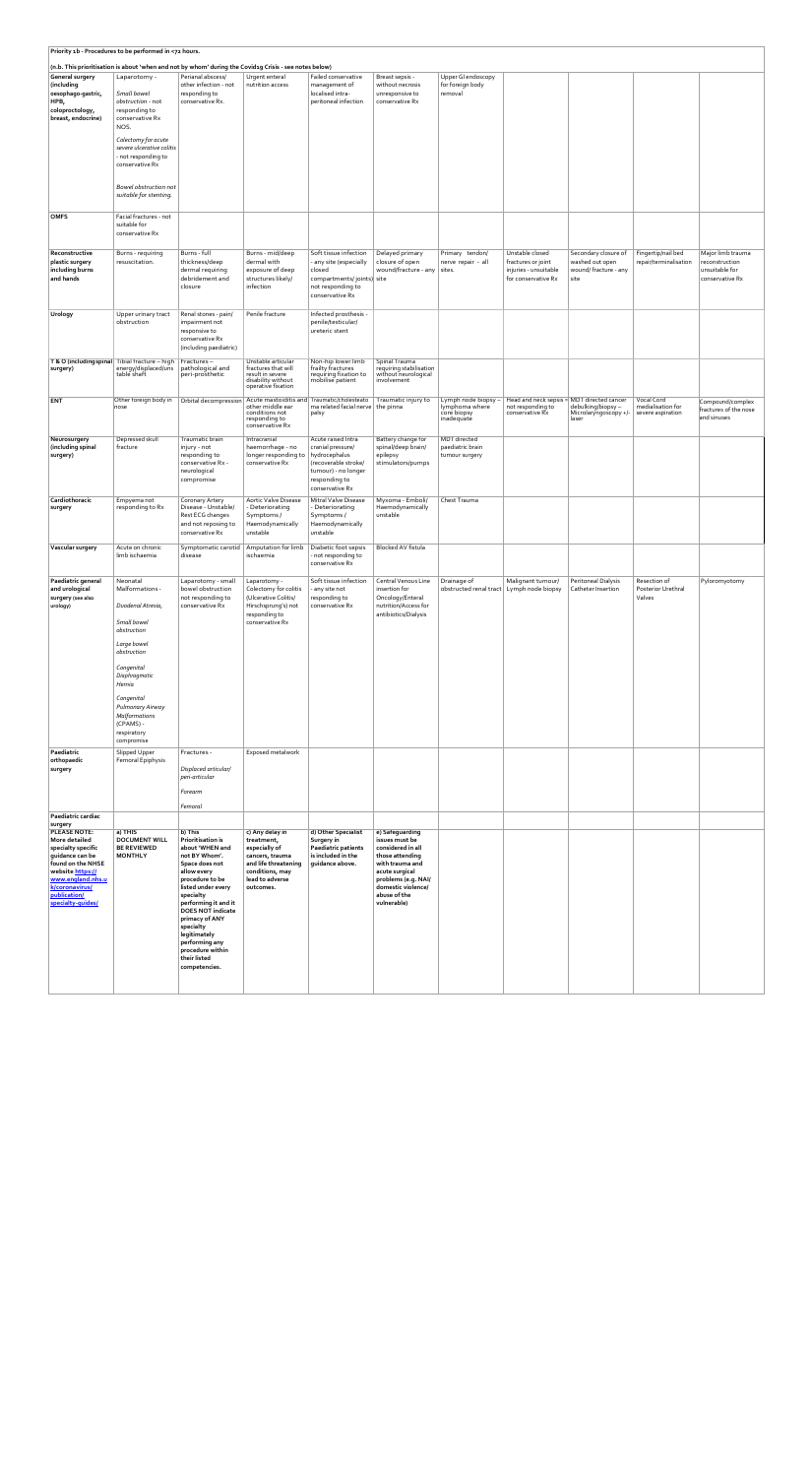|                                                                                                                                                                                                    | Priority 2 - procedures to be performed in < 1 months.                                                     |                                                                                                                                                                                                                                                                                   |                                                                                                                                                                        |                                                                                                                                                       |                                                                                                                                                                                                    |                                                                             |                                                                                                                            |                                                                                                                                 |                                                                                                            |                                                                                                          |                                                                                                                                                               |                                                          |                                                        |
|----------------------------------------------------------------------------------------------------------------------------------------------------------------------------------------------------|------------------------------------------------------------------------------------------------------------|-----------------------------------------------------------------------------------------------------------------------------------------------------------------------------------------------------------------------------------------------------------------------------------|------------------------------------------------------------------------------------------------------------------------------------------------------------------------|-------------------------------------------------------------------------------------------------------------------------------------------------------|----------------------------------------------------------------------------------------------------------------------------------------------------------------------------------------------------|-----------------------------------------------------------------------------|----------------------------------------------------------------------------------------------------------------------------|---------------------------------------------------------------------------------------------------------------------------------|------------------------------------------------------------------------------------------------------------|----------------------------------------------------------------------------------------------------------|---------------------------------------------------------------------------------------------------------------------------------------------------------------|----------------------------------------------------------|--------------------------------------------------------|
|                                                                                                                                                                                                    | (n.b. This prioritisation is about 'when and not by whom' during the Covid19 Crisis - see notes below)     |                                                                                                                                                                                                                                                                                   |                                                                                                                                                                        |                                                                                                                                                       |                                                                                                                                                                                                    |                                                                             |                                                                                                                            |                                                                                                                                 |                                                                                                            |                                                                                                          |                                                                                                                                                               |                                                          |                                                        |
| General surgery<br>(including<br>oesophago-gastric,                                                                                                                                                | Crohn's disease -<br>stricture/fistula/<br>optimise medication/ pancreatic/                                | <b>MDT Directed</b><br>hepatobiliary/                                                                                                                                                                                                                                             | Goitre - mild<br>moderate stridor                                                                                                                                      | <b>MDT Directed</b><br>thyroid/parathyroid<br>cancer surgery                                                                                          | Thyrotoxicosis - Not<br>responding to<br>conservative Rx.                                                                                                                                          | Parathyroidectomy -<br>calcium >3.ommol/l<br>and/or not                     | <b>MDT</b> Directed<br>adrenal cancer<br>surgery                                                                           | Adrenalectomy -<br>pathology not<br>responding to                                                                               | <b>MDT Directed breast</b><br>cancer resection - ER<br>negative/Her2+/pre-                                 |                                                                                                          |                                                                                                                                                               |                                                          |                                                        |
| HPB,<br>coloproctology,<br>breast, endocrine)                                                                                                                                                      | nutrition.                                                                                                 | oesophagogastric<br>cancer causing<br>obstruction (biliary/<br>bowel).                                                                                                                                                                                                            |                                                                                                                                                                        |                                                                                                                                                       | (including orbital<br>surgery for<br>impending sight loss) especially                                                                                                                              | responding to<br>conservative Rx,<br>pregnancy/post-<br>transplant/repeated |                                                                                                                            | medical Rx (e.g.<br>Cushing's/                                                                                                  | menopausal ER+ with<br>adverse biology (i.e.,<br>phaeochromocytom a) Grade 3 tumours, Low<br>ER, node +ve) |                                                                                                          |                                                                                                                                                               |                                                          |                                                        |
| <b>OMFS</b>                                                                                                                                                                                        | <b>MDT Directed</b><br>oropharyngeal/tonsil/<br>tonque cancer<br>resection +/-<br>reconstruction.          | <b>Facial Fractures</b><br>causing diplopia/<br>occlusal problems                                                                                                                                                                                                                 | Mandibular/maxillary<br>orthognathic surgery<br>airway compromise<br>unresponsive to<br>conservative Rx AND<br>unsuitable for<br>tracheostomy - adults<br>and children | Dental extractions -<br>Adult and paediatric<br>if unresponsive to<br>conservative Rx<br>(severe pain/<br>infection)                                  | Craniofacial - ocular<br>complication/Raised<br><b>Intracranial Pressure</b>                                                                                                                       | admission.                                                                  |                                                                                                                            |                                                                                                                                 |                                                                                                            |                                                                                                          |                                                                                                                                                               |                                                          |                                                        |
| Reconstructive<br>plastic surgery<br>including burns and<br>hands                                                                                                                                  | Burns - Mid/deep<br>dermal/otherwise<br>unhealed.                                                          | Removal of<br>prosthesis -<br>unresponsive to<br>conservative Rx.                                                                                                                                                                                                                 | Burns -<br>reconstruction for<br>severe eye lid closure   resection - All sites<br>problems/<br>microstomia/joint<br>and neck contracture                              | <b>MDT Directed Major</b><br>soft tissue tumour                                                                                                       | <b>MDT Directed Skin</b><br>cancer resection - All<br>sites.<br>(e.g. Melanoma/ Poorly<br>differentiated<br>cancers/nodal<br>disease/compromise of<br>vital structures,<br>including the eye, nose |                                                                             |                                                                                                                            |                                                                                                                                 |                                                                                                            |                                                                                                          |                                                                                                                                                               |                                                          |                                                        |
| Urology                                                                                                                                                                                            | MDT directed<br>testicular cancer<br>surgery - non-<br>metastatic.                                         | MDT directed penile<br>cancer surgery<br>including inquinal node surgery - invading<br>surgery.                                                                                                                                                                                   | MDT directed<br>bladder cancer<br>bladder muscle.                                                                                                                      | MDT Directed renal<br>cancer surgery - not<br>bleeding.                                                                                               | and ear).<br>MDT directed upper MDT directed<br>tract transitional cell bladder Cancer<br>cancer surgery                                                                                           | surgery - high risk<br>carcinoma-in-situ.                                   | MDT directed<br>inguinoscrotal<br>sarcoma surgery                                                                          | <b>Acute Urinary</b><br>Retention - Bladder<br>neck stenosis post<br>RARP.                                                      | Partial Nephrectomy<br>- single<br>kidney/bilateral<br>disease (including<br>paediatric)                   | Visible Haematuria--<br>investigation                                                                    |                                                                                                                                                               |                                                          |                                                        |
| T & O (including<br>spinal surgery)                                                                                                                                                                | <b>MDT Directed</b><br>Sarcoma surgery -<br>any site                                                       | Solitary metastasis<br>surgery - any site.                                                                                                                                                                                                                                        | <b>MDT Directed</b><br>destructive bone<br>lesion surgery with risk Displaced, intra-<br>of fracture (e.g. Giant<br>cell tumour)                                       | Fractures -<br>articular<br>Osteochondral<br>defect<br>Ankle/Foot Olecranon<br>Not Otherwise<br>Specified                                             | Knee extensor<br>disruption (including<br>fractured, displaced<br>patella)                                                                                                                         | Tendon rupture - any<br>sites                                               | Locked joints - any<br>site                                                                                                | Peripheral nerve<br>Decompression - any<br>site (pain/<br>weakness/muscle<br>wasting - not<br>responding to<br>conservative Rx) | Arthroplasty - any<br>site where delay will<br>prejudice outcome                                           | Spinal surgery-<br>degenerative<br>conditions with<br>progressive<br>neurology/neurolog<br>ical deficit. |                                                                                                                                                               |                                                          |                                                        |
| <b>ENT</b>                                                                                                                                                                                         | EUA/biopsy for<br>malignancy -                                                                             | MDT directed<br>nasopharyngeal/<br>laryngeal surgery for<br>malignancy                                                                                                                                                                                                            | MDT directed<br>oropharyngeal<br>surgery for<br>malignancy                                                                                                             | Cochlear<br>implantation post<br>meningitis.                                                                                                          | Baro-trauma<br>perilymph fistula                                                                                                                                                                   | Organic foreign<br>bodies in the ear.                                       | MDT directed<br>treatment of small,<br>high grade salivary<br>cancers.                                                     | MDT directed<br>treatment of sinus<br>cancers. -<br>threatening sight                                                           | Treatment of<br>pharyngeal/<br>oesophageal/airway<br>stricture                                             | Mucocoele with<br>recurrent<br>infection/visual<br>disturbance                                           | Complex nasal<br>obstruction with severe fracture (NOS)<br>sleep disordered<br>breathing                                                                      | Reduction of nasal                                       |                                                        |
| Neurosurgery<br>(including spinal<br>surgery)                                                                                                                                                      | MDT directed brain<br>tumour surgery<br>(including for<br>metastases)                                      | MDT directed spinal<br>tumour surgery                                                                                                                                                                                                                                             | Acute/chronic pain<br>syndromes - (e.g.<br>trigeminal neuralgia)<br>- unresponsive to<br>conservative Rx                                                               |                                                                                                                                                       |                                                                                                                                                                                                    |                                                                             |                                                                                                                            |                                                                                                                                 |                                                                                                            |                                                                                                          |                                                                                                                                                               |                                                          |                                                        |
| Cardiothoracic<br>surgery                                                                                                                                                                          | MDT directed<br>treatment of<br>resectable Non-<br>Small Cell Lung<br>Cancer                               | Unstable Non ST<br>elevated MI                                                                                                                                                                                                                                                    | Aortic stenosis                                                                                                                                                        | Unstable coronary                                                                                                                                     | Any deteriorating<br>heart condition                                                                                                                                                               | Pneumothorax not<br>responding to<br>conservative Rx                        |                                                                                                                            |                                                                                                                                 |                                                                                                            |                                                                                                          |                                                                                                                                                               |                                                          |                                                        |
| Vascular surgery                                                                                                                                                                                   | Chronic severe limb<br>ischaemia - no<br>neurology                                                         | AAA >7cms<br>diameter                                                                                                                                                                                                                                                             |                                                                                                                                                                        |                                                                                                                                                       |                                                                                                                                                                                                    |                                                                             |                                                                                                                            |                                                                                                                                 |                                                                                                            |                                                                                                          |                                                                                                                                                               |                                                          |                                                        |
| Paediatric general<br>and urological<br>surgery (see also<br>urology)                                                                                                                              | Laparotomy or<br>Stoma Closure to<br>manage intestinal<br>failure with liver<br>disease /<br>complications | Infant with Billary<br>(before<br>Atresia<br>age 8/52)                                                                                                                                                                                                                            | Inquinal hernia <3/12<br>of age                                                                                                                                        | MDT Directed surgery<br>for Nephroblastoma/<br>Neuroblastoma/<br>Rhabdomyosarcoma                                                                     | Crohn's Disease<br>stricture/fistula/<br>optimise medication/<br>nutrition                                                                                                                         | Circumcision for<br>severe BXO                                              | Renal transplant                                                                                                           | <b>Renal Stent</b><br>Removal/Exchange                                                                                          | Bladder exstrophy                                                                                          | Gastrostomy for<br>nutritional support                                                                   | Fundoplication for GOR Non-functioning renal Undescended testis -<br>for previous life<br>threatening<br>complication/repeated conservative Rx<br>aspirations | tract with infection<br>not responding to                | (before age 2yrs)                                      |
| Paediatric<br>orthopaedic surgery                                                                                                                                                                  | <b>MDT Directed</b><br>Suspected bone or soft Suspected, aggressive,<br>tissue malignant<br>tumours        | <b>MDT Directed</b><br>benign bone tumour                                                                                                                                                                                                                                         | Meniscal repair                                                                                                                                                        |                                                                                                                                                       |                                                                                                                                                                                                    |                                                                             |                                                                                                                            |                                                                                                                                 |                                                                                                            |                                                                                                          |                                                                                                                                                               |                                                          |                                                        |
| Paediatric cardiac<br>surgery                                                                                                                                                                      | Neonate - Left heart<br>obstructive lesions -                                                              | Neonate - Right<br>heart obstructive<br>lesions -                                                                                                                                                                                                                                 | Neonate - Mixing<br>lesions -                                                                                                                                          | - CHB (decision for<br>pacing)                                                                                                                        | Neonate - Arrhythmia Neonate - ALCAPA -   Infant - Left heart<br>(Optimise medical Rx) obstructive lesions-                                                                                        |                                                                             | Infant - Right heart<br>obstructive lesions                                                                                | Infant - Left-Right<br>shunt lesions -                                                                                          | Infant - Regurgitant<br>lesions -                                                                          | Child - Left heart<br>obstructive lesions-                                                               | Child - Right heart<br>obstructive lesions                                                                                                                    | Child - Regurgitant<br>lesions -                         | Child - Fortan<br>candidate -<br>(increasing cyanosis/ |
|                                                                                                                                                                                                    | Aortic stenosis<br>(valvuloplasty/<br>valvotomy)                                                           | PA-IVS (case<br>selection RF<br>perforation/ductal                                                                                                                                                                                                                                | TGA (Intact IVS for<br>ASO/VSD with mixing<br>for ASO+VSD)                                                                                                             |                                                                                                                                                       |                                                                                                                                                                                                    | LVOTO (impaired<br>function/symptoms)<br>Aortic stenosis -                  | Tetralogy of Fallot<br>(Cyanotic spells<br>cyanosis <80%)                                                                  | VSD (FTT, not<br>responding to medical<br>Rx, >6 months of age)                                                                 | Mitral (not<br>responding to<br>medical Rx, raised<br>RVP                                                  | LVOTO (impaired<br>function/symptoms)<br>Aortic stenosis                                                 | RV-RA conduit<br>(impaired function/<br>>systemic RVP)                                                                                                        | Mitral (not<br>responding to<br>medical Rx/raised<br>RVP | symptoms) prioritise<br>>5yrs years old                |
|                                                                                                                                                                                                    | Coarctation (case<br>selection of approach<br>and timing)<br>HLHS (Norwood/                                | stent/shunt)<br>PA-VSD (Case<br>selection ductal<br>stent/shunt)                                                                                                                                                                                                                  | TAPVD (echo<br>evidence of<br>obstruction)<br>Common arterial                                                                                                          |                                                                                                                                                       |                                                                                                                                                                                                    | (impaired function/<br>symptoms)<br>Coarctation<br>(Impaired function)      | Shunt/stent<br>dependent<br>pulmonary blood flow<br>(pre BCPC - increasing<br>cyanosis/shunt/stent                         | AVSD (FTT not<br>responding to medical<br>Rx, assessment of<br>AVVR, >6 months of<br>age)                                       | Aortic (impaired<br>function)                                                                              | (impaired function/<br>symptoms)<br>MV prosthesis<br>(increased gradient/                                |                                                                                                                                                               | Aortic (impaired<br>function/symptoms)                   |                                                        |
|                                                                                                                                                                                                    | Hybrid)                                                                                                    | Tetralogy of Fallot<br>(Case selection ductal<br>or RVOT shunt)<br>Critical pulmonary<br>stenosis (balloon<br>valvuloplasty)                                                                                                                                                      | trunk (excess<br>pulmonary blood<br>flow, truncal<br>requrgitation not<br>responding to<br>medical Rx)                                                                 |                                                                                                                                                       |                                                                                                                                                                                                    |                                                                             | stenosis<br>>6 months of age)<br>Shunt/stent<br>dependent<br>pulmonary blood<br>flow (biV repair -<br>increasing cyanosis, |                                                                                                                                 |                                                                                                            | raised RVP)                                                                                              |                                                                                                                                                               |                                                          |                                                        |
|                                                                                                                                                                                                    |                                                                                                            | Ebsteins anomaly<br>(duct dependent<br>blood flow)                                                                                                                                                                                                                                |                                                                                                                                                                        |                                                                                                                                                       |                                                                                                                                                                                                    |                                                                             | shunt/stent stenosis<br>>9 months of age))                                                                                 |                                                                                                                                 |                                                                                                            |                                                                                                          |                                                                                                                                                               |                                                          |                                                        |
| <b>PLEASE NOTE:</b><br>More detailed<br>specialty specific<br>quidance can be<br>found on the NHSE<br>website https://<br>www.england.nhs.u<br>k/coronavirus/<br>publication/<br>specialty-guides/ | a) THIS<br><b>DOCUMENT WILL</b><br><b>BE REVIEWED</b><br><b>MONTHLY</b>                                    | b) This<br><b>Prioritisation is</b><br>about 'WHEN and<br>not BY Whom'.<br>listed under every<br>specialty performing<br>it and it DOES NOT<br>indicate primacy of<br><b>ANY specialty</b><br>legitimately<br>performing any<br>procedure within<br>their listed<br>competencies. | c) Any delay in<br>of cancers, trauma<br>and life threatening<br>Space does not allow conditions, may lead<br>every procedure to be to adverse outcomes.               | d) Other Specialist<br>treatment, especially Surgery in Paediatric issues must be<br>patients is included in considered in all<br>the quidance above. | e) Safequarding<br>those attending with<br>trauma and acute<br>surgical problems<br>(e.g. NAI/ domestic<br>violence/ abuse of<br>the vulnerable)                                                   |                                                                             |                                                                                                                            |                                                                                                                                 |                                                                                                            |                                                                                                          |                                                                                                                                                               |                                                          |                                                        |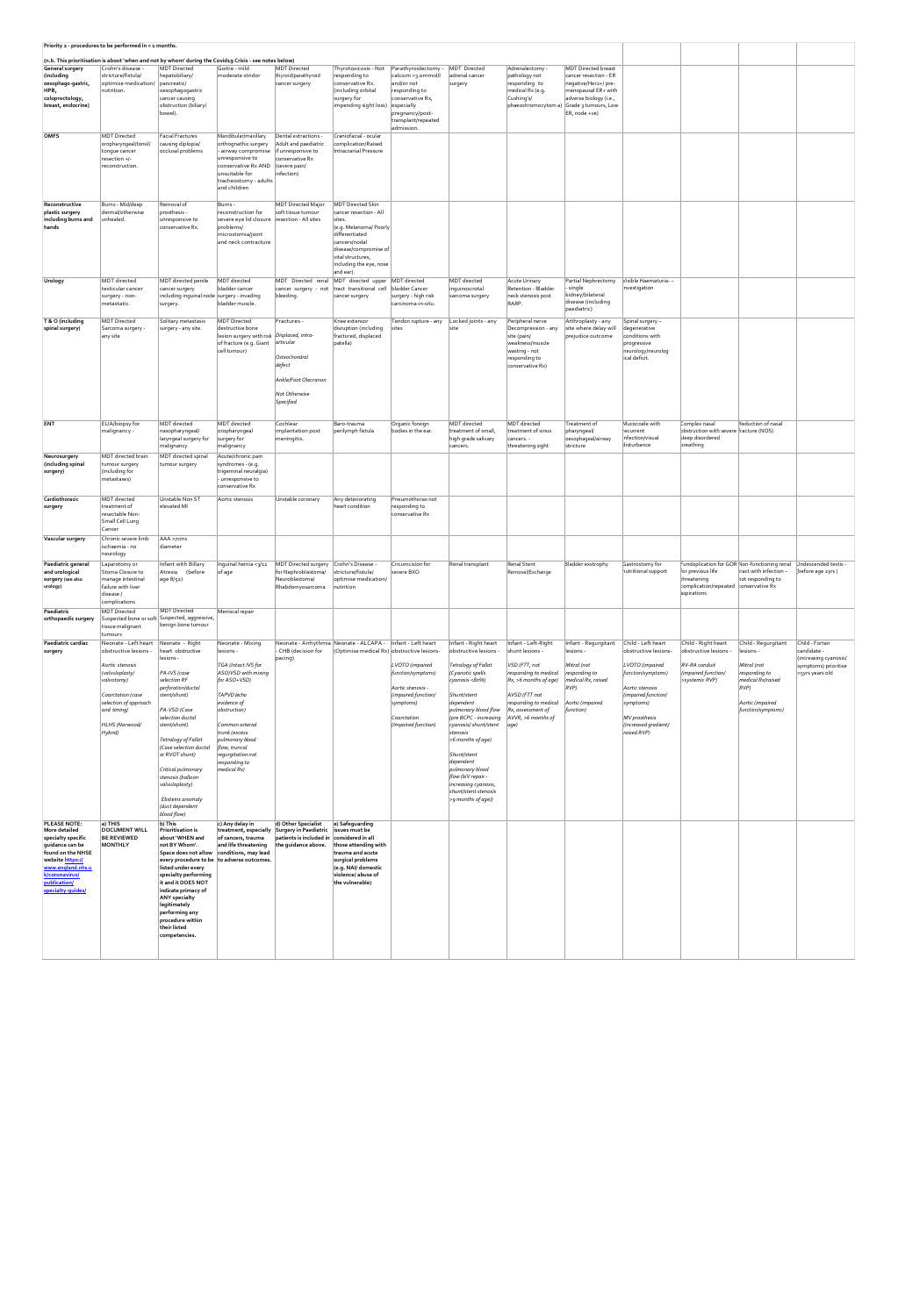| Priority 3 - Procedures to be performed in < 3 months.                                                                                                                                      |                                                                                                                                                |                                                                                                                                                                                                                                            |                                                                                                                                              |                                                                                                   |                                                                                                                                                                                            |                                                                                                                   |                                                                                                                                                                           |                                                                |                                                                                        |                                                                                                      |
|---------------------------------------------------------------------------------------------------------------------------------------------------------------------------------------------|------------------------------------------------------------------------------------------------------------------------------------------------|--------------------------------------------------------------------------------------------------------------------------------------------------------------------------------------------------------------------------------------------|----------------------------------------------------------------------------------------------------------------------------------------------|---------------------------------------------------------------------------------------------------|--------------------------------------------------------------------------------------------------------------------------------------------------------------------------------------------|-------------------------------------------------------------------------------------------------------------------|---------------------------------------------------------------------------------------------------------------------------------------------------------------------------|----------------------------------------------------------------|----------------------------------------------------------------------------------------|------------------------------------------------------------------------------------------------------|
|                                                                                                                                                                                             |                                                                                                                                                |                                                                                                                                                                                                                                            | (n.b. This prioritisation is about 'when and not by whom' during the Covid19 Crisis - see notes below)                                       |                                                                                                   |                                                                                                                                                                                            |                                                                                                                   |                                                                                                                                                                           |                                                                |                                                                                        |                                                                                                      |
| <b>General surgery</b><br>(including oesophago-<br>gastric, HPB,<br>coloproctology, breast,<br>endocrine)                                                                                   | MDT directed<br>resection of colon<br>cancer                                                                                                   | MDT directed<br>resection of rectal<br>cancer                                                                                                                                                                                              | <b>MDT Directed cancer</b><br>surgery<br>Hepatobiliary Pancreatic   lobectomy.<br>Oesophagogastric GI<br>Stromal tumour                      | MDT Directed thyroid<br>cancer surgery -<br>including diagnostic                                  | Salvage surgery for<br>recurrent anal cancer                                                                                                                                               | MDT directed breast<br>cancer resection -<br>Pre-menopausal ER+<br>without adverse biology<br>Non-high grade DCIS | MDT directed adrenal<br>resections -<br>intermediate masses<br>>4cm<6cm) with<br>hypersecretion<br>(Cortisol/androgen)<br>metastases -<br>progressing on scan at<br>3/12. | Cholecystectomy -<br>post acute pancreatitis                   | Hernia - presenting<br>with complications that<br>have settled with<br>conservative Rx | Parathyroidectomy -<br>- symptomatic renal<br>stones/Sepsis not<br>responding to<br>conservative Rx. |
| <b>OMFS</b>                                                                                                                                                                                 | <b>MDT</b> directed<br>resection of head<br>and neck skin<br>cancer - moderately/<br>well differentiated<br>with no metastases.                | MDT directed<br>salivary gland<br>tumours (low grade).                                                                                                                                                                                     | Cleft lip - Alveolar<br>bone grafting (Prior<br>to canine eruption)                                                                          |                                                                                                   |                                                                                                                                                                                            |                                                                                                                   |                                                                                                                                                                           |                                                                |                                                                                        |                                                                                                      |
| Reconstructive<br>plastic surgery<br>including burns<br>and hands                                                                                                                           | Burns -<br>reconstruction for<br>eyelid closure/<br>microstomia/joint<br>and neck<br>contracture                                               | Limb contractures                                                                                                                                                                                                                          | Secondary cleft and<br>non-cleft speech<br>surgery - to avoid<br>breaching 5 yrs of<br>age                                                   | Primary cleft palate<br>Repair - to avoid<br>breaching 13 months of<br>age                        |                                                                                                                                                                                            |                                                                                                                   |                                                                                                                                                                           |                                                                |                                                                                        |                                                                                                      |
| <b>Urology</b>                                                                                                                                                                              | MDT directed prostate Stent removal/<br>cancer surgery - high/<br>intermediate risk                                                            | exchange                                                                                                                                                                                                                                   | Haematuria -<br>investigation for<br>non-visible<br>(including<br>paediatric)                                                                | MDT directed bladder<br>cancer surgery(not<br>invading muscle)                                    | <b>MDT Directed penile</b><br>cancer surgery (low<br>grade and<br>premalignant).                                                                                                           |                                                                                                                   |                                                                                                                                                                           |                                                                |                                                                                        |                                                                                                      |
| T & O (including spinal<br>surgery)                                                                                                                                                         | Hip Avascular Necrosis   Frozen shoulder -<br>(night pain/ collapse of $ $ severe and not<br>the joint/ going off their responding to<br>feet) | conservative Rx                                                                                                                                                                                                                            | Tendon<br>reconstruction/<br>tenodesis - any site                                                                                            | Revision surgery<br>Loosening without<br>impending fracture.<br>Recurrent joint<br>instability    | <b>MDT Directed Benign</b><br>bone/soft tissue lesion<br>excision biopsy - not<br>otherwise specified                                                                                      | <b>MDT Directed primary</b><br>sarcoma plus<br>metastases surgery                                                 | Arthroscopic removal<br>of joint loose body<br>(Reversible symptoms<br>preventing work)                                                                                   | Locked Knee - ACL/<br>other reconstruction                     | Removal of metalwork<br>e.g. across joints.                                            | Spinal Surgery-<br>Injection/decompressive<br>surgery for intractable<br>radiculopathy.              |
| <b>ENT</b>                                                                                                                                                                                  | CSF fistula repair                                                                                                                             | Expanding mucocoele<br>without infection/NOS                                                                                                                                                                                               | Cochlear implant in<br>pre-verbal profound<br>hearing loss where<br>delay will impact on<br>long term outcome.                               | MDT directed<br>otological cancer<br>surgery.                                                     | Micro-Laryngoscopy<br>and papilloma<br>resection (laser/<br>microdebrider/<br>coblation/steel)                                                                                             | Endoscopic treatment<br>of pharyngeal pouch<br>with severe dysphagia                                              | Sinus surgery with<br>complication of infection                                                                                                                           |                                                                |                                                                                        |                                                                                                      |
| Neurosurgery<br>(including spinal<br>surgery)                                                                                                                                               |                                                                                                                                                |                                                                                                                                                                                                                                            |                                                                                                                                              |                                                                                                   |                                                                                                                                                                                            |                                                                                                                   |                                                                                                                                                                           |                                                                |                                                                                        |                                                                                                      |
| Cardiothoracic surgery                                                                                                                                                                      | Stable Non ST Elevation<br>MI                                                                                                                  |                                                                                                                                                                                                                                            |                                                                                                                                              |                                                                                                   |                                                                                                                                                                                            |                                                                                                                   |                                                                                                                                                                           |                                                                |                                                                                        |                                                                                                      |
| Vascular surgery                                                                                                                                                                            | AAA >5.5cm and<br><7cm diameter                                                                                                                |                                                                                                                                                                                                                                            |                                                                                                                                              |                                                                                                   |                                                                                                                                                                                            |                                                                                                                   |                                                                                                                                                                           |                                                                |                                                                                        |                                                                                                      |
| Paediatric general and<br>urological surgery (see<br>also urology)                                                                                                                          | Congenital<br>Malformations with<br>delayed Management<br>Hirschsprung's<br>Disease initially<br>managed with<br>washouts.                     | Inguinal hernia (3-12<br>mths of age)                                                                                                                                                                                                      | for<br>Gastrostomy<br>Failure To Thrive<br>(FTT)                                                                                             | Interval<br>appendicectomy for<br>recurrent symptoms                                              | Cholecystectomy                                                                                                                                                                            | Fundoplication for GOR-Orchidopexy for<br>failure to thrive                                                       | undescended testis                                                                                                                                                        | Pyeloplasty for PUJ<br>obstruction effecting<br>renal function | Vesico-ureteric reflux<br>effecting renal<br>function/recurrent<br>pyelonephritis      | Varicocoele                                                                                          |
| Paediatric<br>orthopaedic<br>surgery                                                                                                                                                        | Developmental<br>Dislocation of the<br>Hip (DDH) - Primary<br>joint stabilisation                                                              | Congenital Talipes<br>Equino Varus<br>(CTEV) - Initial<br>management<br>including tenotmies                                                                                                                                                | Limb length<br>discrepancy/<br>malalignment                                                                                                  |                                                                                                   |                                                                                                                                                                                            |                                                                                                                   |                                                                                                                                                                           |                                                                |                                                                                        |                                                                                                      |
| Paediatric cardiac<br>surgery                                                                                                                                                               |                                                                                                                                                |                                                                                                                                                                                                                                            |                                                                                                                                              |                                                                                                   |                                                                                                                                                                                            |                                                                                                                   |                                                                                                                                                                           |                                                                |                                                                                        |                                                                                                      |
| PLEASE NOTE:<br>More detailed<br>specialty specific<br>quidance can be<br>found on the NHSE<br>website https://<br>www.england.nhs.u<br>k/coronavirus/<br>publication/<br>specialty-quides/ | a) THIS<br><b>DOCUMENT WILL</b><br><b>BE REVIEWED</b><br><b>MONTHLY</b>                                                                        | b) This<br>Prioritisation is<br>about 'WHEN and<br>not BY Whom'.<br>Space does not<br>allow every<br>procedure to be<br>listed under every<br>specialty<br>performing it and it<br><b>DOES NOT indicate</b><br>primacy of ANY<br>specialty | c) Any delay in<br>treatment,<br>especially of<br>cancers, trauma<br>and life threatening<br>conditions, may<br>lead to adverse<br>outcomes. | d) Other Specialist<br>Surgery in<br>Paediatric patients<br>is included in the<br>quidance above. | e) Safeguarding<br>issues must be<br>considered in all<br>those attending<br>with trauma and<br>acute surgical<br>problems (e.g. NAI/<br>domestic violence/<br>abuse of the<br>vulnerable) |                                                                                                                   |                                                                                                                                                                           |                                                                |                                                                                        |                                                                                                      |

|  | legitimately         |  |  |  |  |  |
|--|----------------------|--|--|--|--|--|
|  | performing any       |  |  |  |  |  |
|  | $ $ procedure within |  |  |  |  |  |
|  | their listed         |  |  |  |  |  |
|  | $ $ competencies.    |  |  |  |  |  |
|  |                      |  |  |  |  |  |